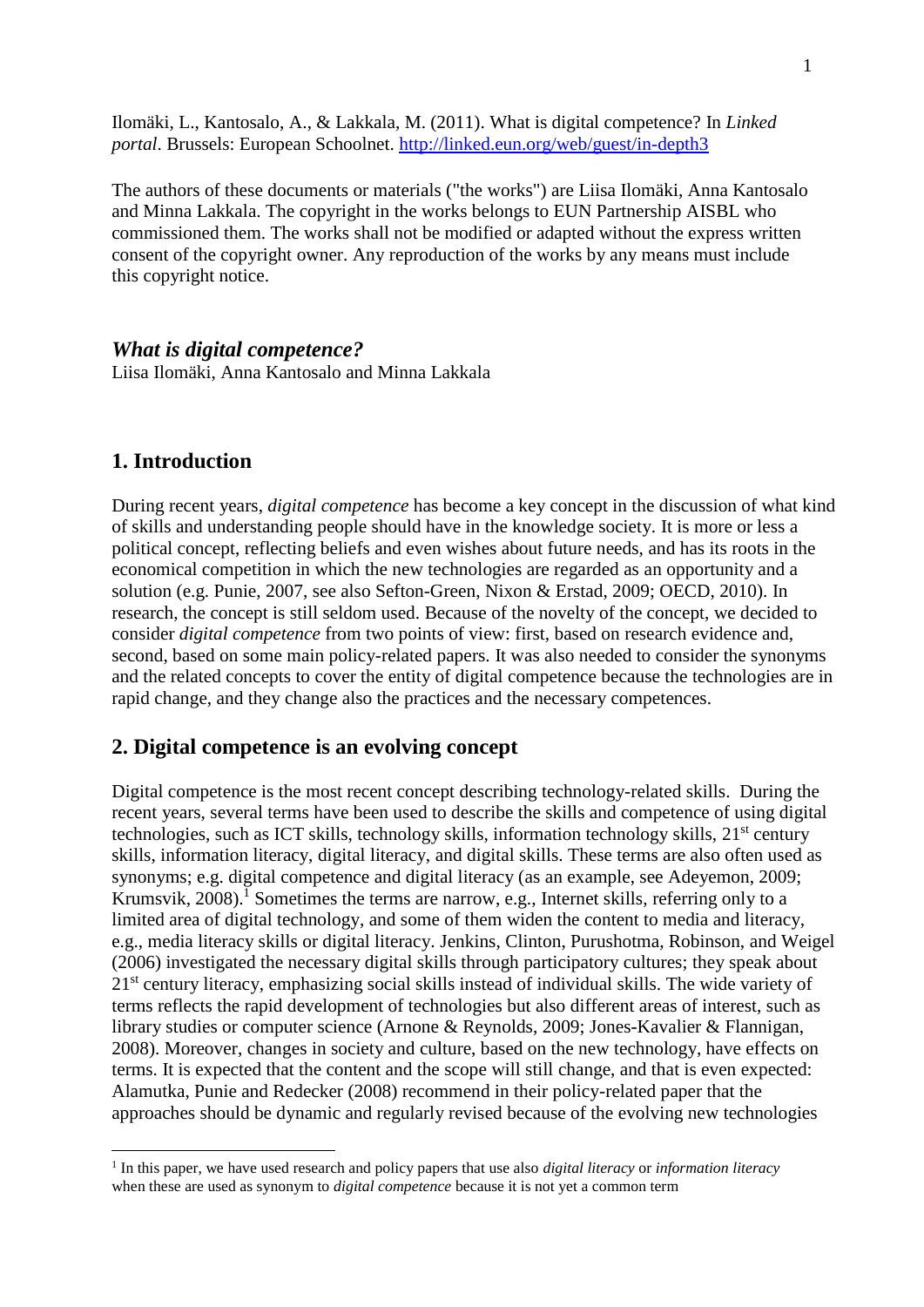and their use in society. OECD suggests that governments should make effort to identify and conceptualise the required set of skills and competences, and then incorporate them into the educational standards (OECD, 2010); and, as an answer to this suggestion, there are several national projects working for defining national standards.

There is not yet any general, research-based acceptance and justification of the concepts, as van Deursen and van Dijk (2009) stated, referring to terms and various interpretations about Internet skills and digital skills (see also Aviram & Eshet-Alkalai, 2006; Jones-Kavalier & Flannigan, 2008). This lack of theoretical justification results to different definitions that ignore the full range of skills and focus only on some limited skills, e.g., for practical purposes of educators and designers (Aviram & Eshet-Alkalai, 2006). In addition, *digital competence* is policy-related, sometimes used in a normative way, representing goals to be achieved. (Because of lack of research, in this paper, we have also used policy papers, such as papers by OECD, EU or UNESCO.)

In recent publications, the term *competence* is more used than *skills*, reflecting the need for a wider and more profound content of the concepts. The relation between *competence* and *skills* is defined in an OECD project as follows: "A competency is more than just knowledge and skills. It involves the ability to meet complex demands, by drawing on and mobilizing psychosocial resources (including skills and attitudes) in a particular context." (OECD*,* 2005, p. 4). In the widest and most recent definitions, based on policy-related papers and reports, digital competence consists not only of digital skills but also social and emotional aspects for using and understanding digital device. The European Commission (see Punie & Cabrera, 2006) has defined digital competence as involving the confident and critical use of Information Society Technology for work, leisure and communication. Digital competence is grounded on basic skills in ICT, i.e. the use of computers to retrieve, assess, store, produce, present and exchange information, and to communicate and participate in collaborative networks via the Internet.

#### *Examples of related concepts*

#### *1. Digital literacy*

An example of a concept used close to digital competence and often as a synonym is *digital literacy*. This concept has a longer tradition than digital competence, connected to media literacy (Erstad, 2010), and there are studies about digital literacy related, e.g., to education (Sefton-Green, Nixon and Erstad, 2009). The elaboration of this concept is connected both to traditional literacy as well as to media studies. An example of such a definition is the one that Jones-Kavalier and Flannigan (2008) suggested: Digital literacy represents a person's ability to perform tasks effectively in a digital environment; *digital* means information represented in numeric form and primarily use by a computer, and *literacy* includes the ability to read and interpret media, to reproduce data and images through digital manipulation and to evaluate and apply new knowledge gained from digital environments. Aviram and Eshet-Alkalai (2006) described digital literacy as a combination of technical-procedural, cognitive and emotionalsocial skills. Sefton-Green, Nixon and Erstad (2009) explained that the concept is used to describe our engagements with digital technologies as they mediate many of our social interactions; they say, however, that the literacies associated with participation in digital practices and cultures are complex. The authors regard the concept *digital literacy* fundamentally useful but it needs to be analysed far more at the intersection formal and informal learning domains.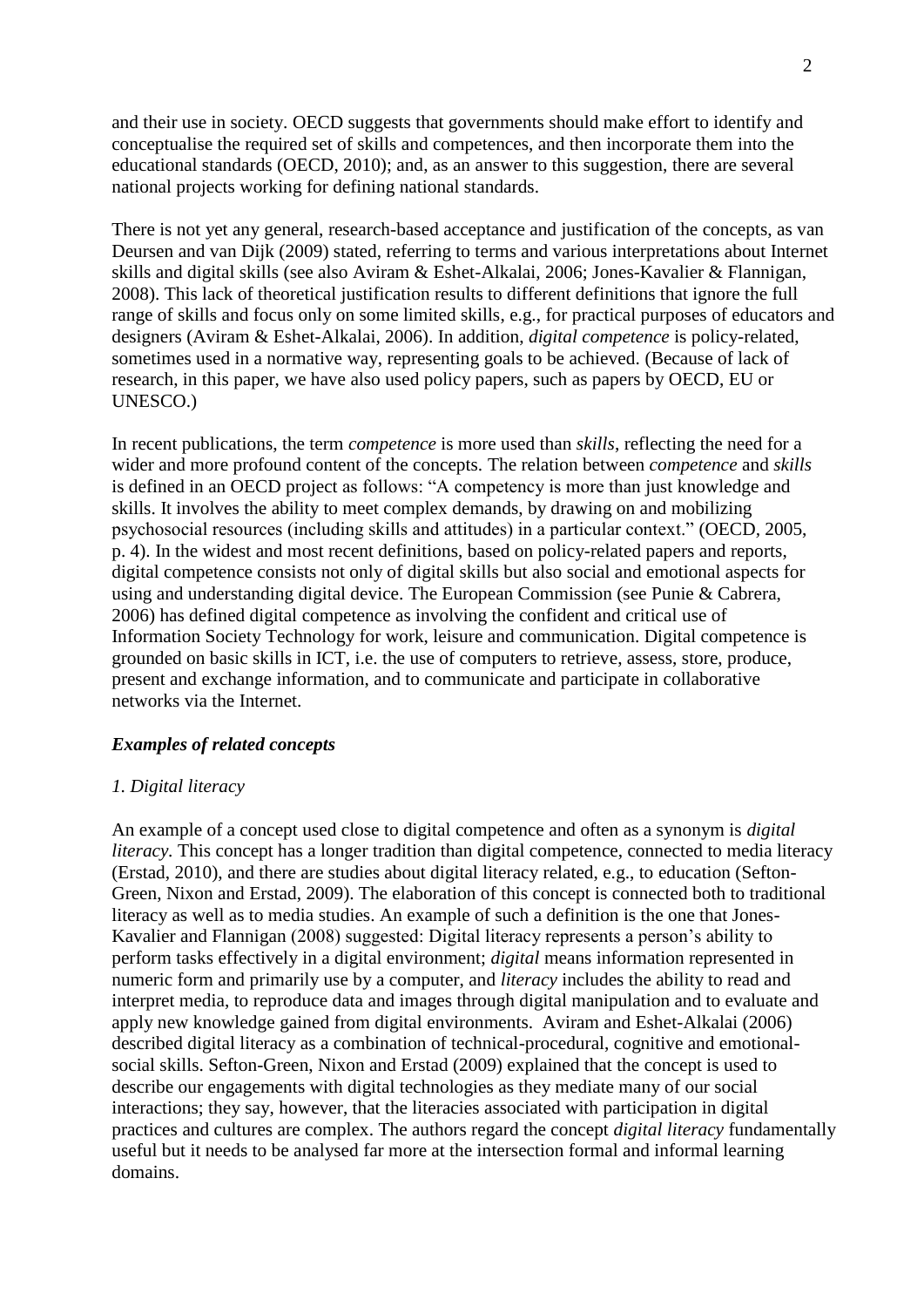There are several approaches to digital literacy, and several ways of defining the concept; even increasing fuzziness of the concepts *text* and *literacy* (Carrington (2005). For Carrington, the change of printed text to digital "texts" is a profound change also concerning participation in the open and interactive literacy culture. It is typical to see digital literacy in a wide and general way; for example, Erstad (2007), defined it, referring to his book (Erstad, 2006), as "skills, knowledge and attitudes in using digital media to be able to master the challenges in the learning society". Similarly, Eshet-Alkali and Amichai-Hamburger (2004) gave a broad meaning to the term: they suggested digital literacy to consist of five major digital skills: photo-visual skills ("reading" instructions from graphical displays), reproduction skills (utilizing digital reproduction to create new, meaningful materials from existing ones), branching skills (constructing knowledge from non-linear, hypertextual navigation), information skills (evaluating the quality and validity of information), and socio-emotional skills (understanding the "rules" that prevail in cyberspace and applying this understanding in online cyberspace communication). In addition, one more skill was added to the list: real-time thinking skill (the ability to process and evaluate large volumes of information in real time (Aviram & Eshet-Alkalai, 2006).

Another way of defining the concept is to broaden the traditional concept of literacy and investigate what kind of new features digitalism brings to the content of literacy<sup>2</sup>. Leu, Kinzer, Coiro, and Cammack (2004) suggested principles for the new literacies, and all these were additions to traditional literacy (e.g., "The relationship between literacy and technology is transactional" and "Critical literacies are central to the new literacies"); they also expanded literacy to education (e.g., "Learning is often socially constructed within new literacies" and "Teachers become more important, though their role changes, within new literacy classrooms"). Another example of broadening the scope of literacy is Merchant (2007) who regarded it "important to place written (symbolic) presentation at the heart of any definition of digital literacy" (p.121), which is then mediated by new technology. He defended this approach with examples of new technologies, which, although strongly visual, incorporated also a strong element of writing. Multimodality is an essential characteristic of digital literacy, as is the context within which it is created and in which it is to be used. Merchant (2007) continued by introducing the concept *critical digital literacy* with which he emphasized the responsibility to provide the young with tools and understanding to interpret the constructed nature of popular culture and to investigate it critically (see also Hague & Williamson, 2009). It is obvious that good digital skills are based on such academic skills as reading and writing. Hague and Williamson (2009) have a research-based but practically oriented definition which connect digital literacy to literacy but expand it "to the reading and writing of digital texts" (p.5), and in this sense, it means the functional skills required to operate and communicate with technology and media. (Several researchers, like Twist and Withers (2007), emphasized that digital literacy should not be about replacing existing literacies: reading, writing and numeracy are crucial skills for full participation in a digital society. However, the content and the scope of basic digital skills need to be changed.

1

 $2$  This kind of developmental approach from literacy – new literacies – digital literacy is similar to the development of *digital competence* : computer skills – ICT skills –digital skills – digital competence. E.g., Leu, Kinzer, Coiro, and Cammack (2004, p. 1572) define the new literacies "of the Internet and other ICTs include the skills, strategies, and dispositions necessary to successfully use and adapt to the rapidly changing information and communication technologies that continuously emerge in our world and influence all areas of our personal and professional lives. These new literacies allow us to use the Internet and other ICTs to identify important questions, locate information, critically evaluate the usefulness of that information, synthesize information to answer those questions, and then communicate the answers to others".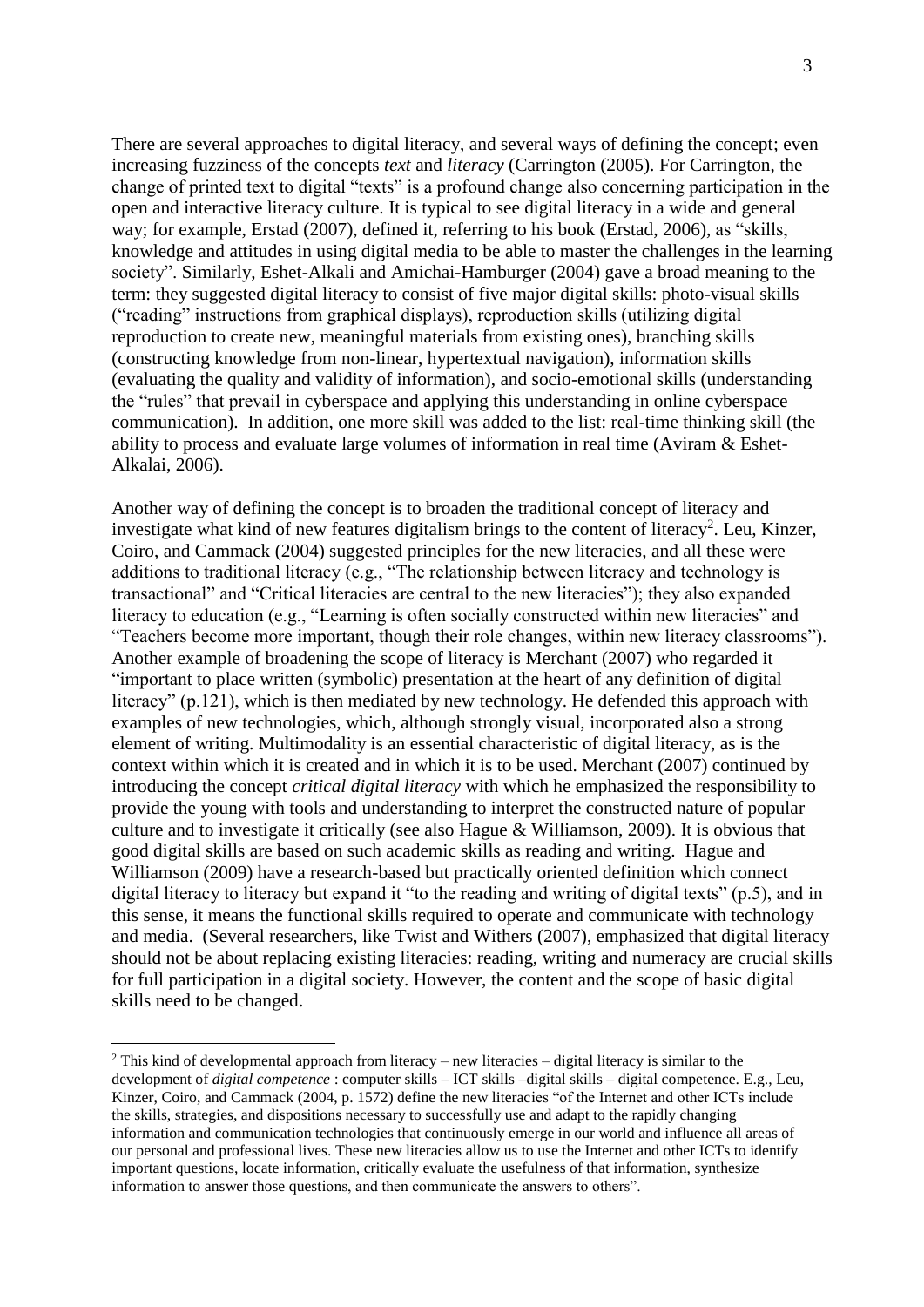Erstad (2010) broadens digital literacy to media literacy and he suggests the following aspects of media literacies as part of school-based learning: 1) Basic skills, 2) Media as an object of analysis, 3) Knowledge building in subject-domains, 4) learning strategies, and 5) Digital Bildung/ Cultural competence.

## *2. Literacy skills for the twenty-first century*

Close to *digital competence* (or *skills*) are *literacy skills for the twenty-first century*, sometimes also the form *21-century skills* is used*.* Jenkins et al. (2006) define these as skills that enable participation in the new communities emerging within a networked society. These skills consist of:

- play (the capacity to experiment with the surroundings as a form of problem-solving),
- performance (the ability to adopt alternative identities for the purpose of improvisation and discovery)
- simulation (the ability to interpret and construct dynamic models of real world processes)
- appropriation (the ability to meaningfully sample and remix media content)
- multitasking (the ability to scan one's environment and shift focus)
- distributed cognition (the ability to interact meaningfully with tools that expand mental capacities)
- collective intelligence (the ability to pool knowledge and compare notes with others toward a common goal)
- judgment (the ability to evaluate the reliability and credibility of different information sources)
- transmedia navigation (the ability to follow the flow of stories and information across multiple modalities
- networking (the ability to search for, synthetisize and disseminate information
- negotiation (the ability to travel across diverse communities, discerning and respecting multiple perspectives, and grasping and following alternative norms)

## *3. Digital divide*

A concept which is often discussed together with digital skills is *digital divide*: concepts digital competence / digital skills are often used when investigating the digital divide. Digital divide was originally used to describe different social groups' unequal access to digital services, and differing abilities to make use of various digital possibilities (see Norris, 2001; van Dijk & Hacker, 2003). At present, the concept is also used to emphasize the role of social and cultural circumstances and competences in using digital resources. The *quality of use* creates the digital divide, and the digital competence is needed for a higher quality of use. (Quality can mean e.g. passive, consumer-type of use instead of active use for personal creation and development.) To overcome the educational and social problems of the digital divide, there is a large body of studies concerning the best educational practices as well as pilots and practical experiments.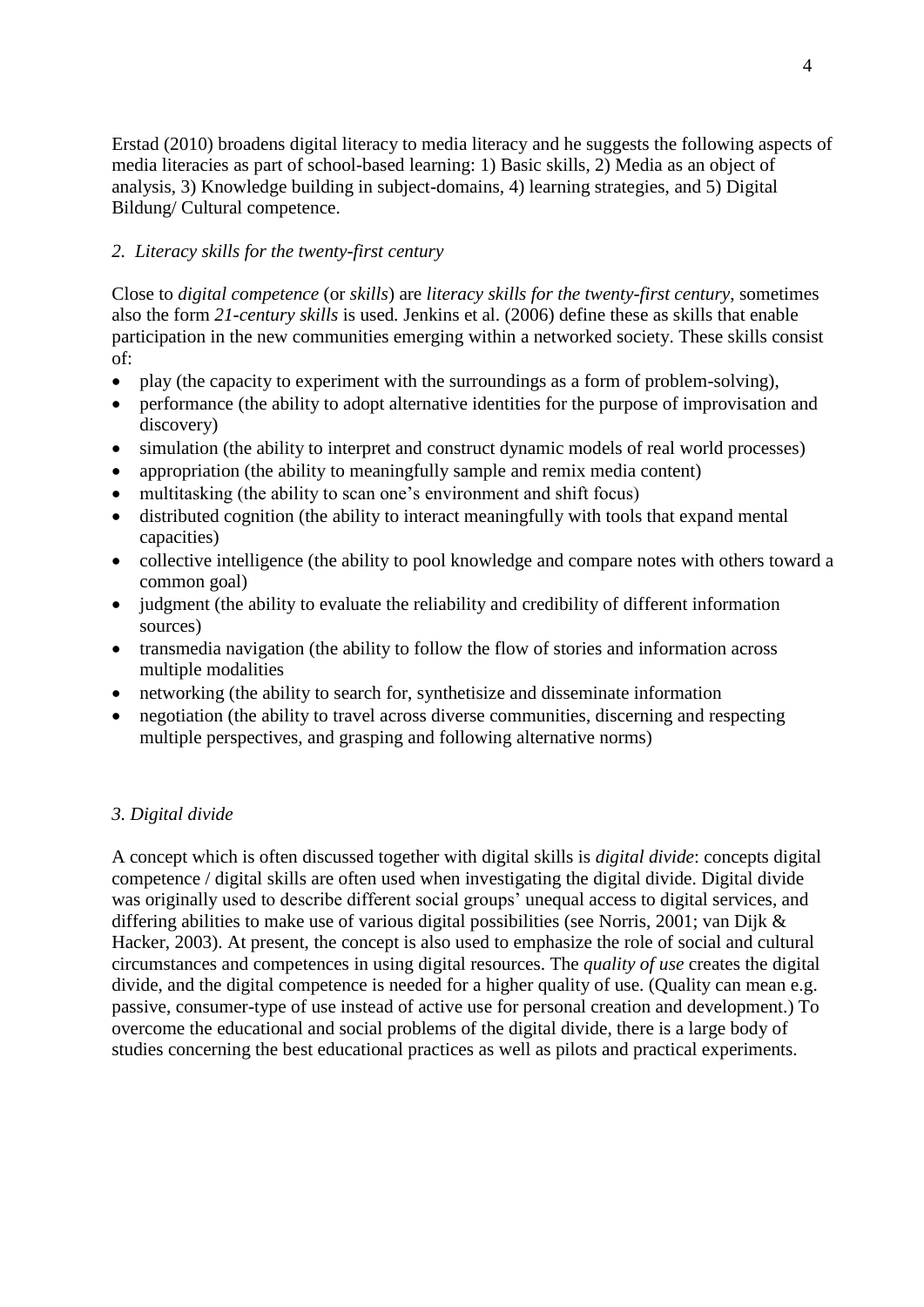#### *Summary: Digital competence and the related concepts*

Figure 1 below shows the various background disciplines and the related concepts of digital competence.



Fig. 1 Digital competence, background disciplines and related concepts

## *Digital competence and its connection to general competences*

OECD launched a project (The OECD Program Definition and Selection of Competencies, 2005) which provides a framework for guiding the longer-term extension of assessments into new competency domains<sup>3</sup>. In the project, the key competencies for a successful life and a wellfunctioning society are classified in three broad categories:

- 1) Use tools interactively,
- 2) Interact in heterogeneous groups, and
- 3) Act autonomously.

1

Each of these key competencies implies the mobilization of knowledge, cognitive and practical skills, as well as social and behavioural components including attitudes, emotions, values, and motivations. The underlying part of the framework is reflective thought and action. Thinking reflectively demands relatively complex mental processes and requires the subject of thought process to become its object; reflectiveness implies the use of metacognitive skills, creative abilities and taking a critical stance.

The first key competence, Use tools interactively, is close to digital competences. It means the ability to use technology with other people for communication, for working, for playing etc., which requires an awareness of new ways in which an individual can use technologies in his/her daily life. An individual should have the ability to make use of the potential of ICT to transfer

<sup>&</sup>lt;sup>3</sup> The framework is connected to and used in OECD Pisa studies.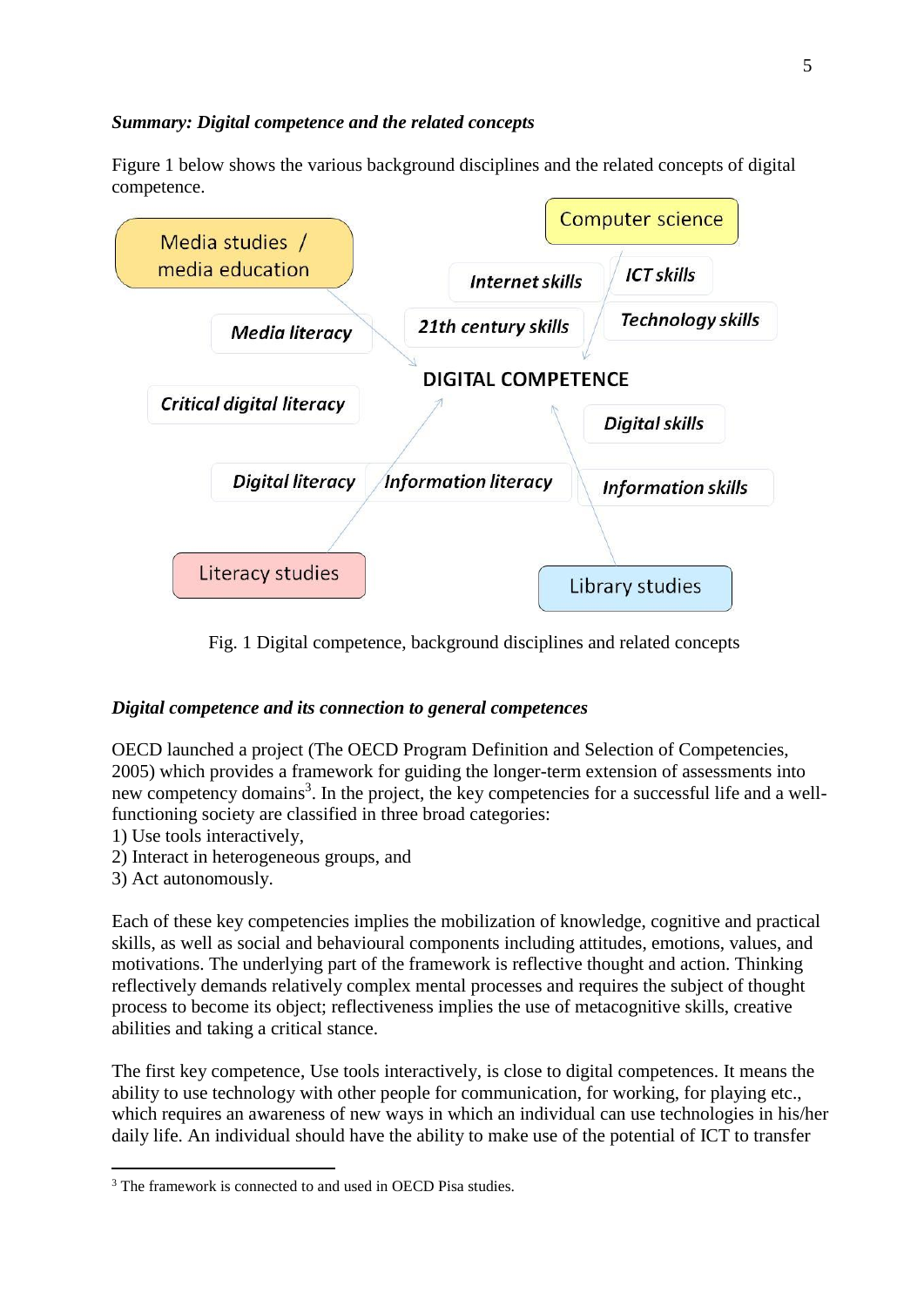the way of working, to access information, and to interact with others. In the report, the key competence is divided to the following sub-competencies:

1) Use language, symbols and texts interactively: the effective use of spoken and written language skills, computation and mathematical skills, in multiple situations.

2) Use knowledge and information interactively: requires to

- recognise and determine what is not known

- identify, locate and access appropriate information sources

- evaluate the quality, appropriateness and value of that information, as well as its sources; and - organise knowledge and information

3) Use technology interactively requires awareness of new ways in which individuals can use technologies in their daily life; to use the potential of ICT to transform the ways of working together, accessing information and interacting with each other. We have to go beyond the basic technical skills that are needed only to use the Internet, send e-mails and so on.

European Union (2010) (see also Ala-Mutka, Punie, Redecker, 2008) has created a framework for key competences for lifelong learning in a knowledge society, in which eight key competences are identified and defined. These are

1. communication in the mother tongue;

- 2. communication in foreign languages;
- 3. mathematical competence and basic competences in science and technology;
- 4. digital competence;
- 5. learning to learn;
- 6. social and civic competences;
- 7. sense of initiative and entrepreneurship;
- 8. cultural awareness and expression.

These competences are not defined, but, shortly presented in a chapter, for the digital competence new technology for schools is needed to ensure basic ICT skills as part of digital competence. In addition, besides basic ICT skills, such aspects as critical thinking in the use of new technologies and media, risk awareness, and ethical and legal considerations have received less attention, and these issues should be explicitly addressed in teaching and learning. The potential of new technologies for enhancing innovation and creativity, new partnerships and for personalising learning needs to be better exploited.

#### *Investigating digital competence*

One reason for the missing definition of digital competence is the limited amount of studies that measure the digital competence (or digital skills). As van Deursen and van Dijik (2009) note, the studies are often limited in their definitions, sample sizes and methods of data collection. This means that there is not enough empirical data to validate the structures and the content of digital competences or skills.

van Deursen and van Dijk (2009) summarised the research concerning skills (and they called it *'Internet skills'* ) and they presented the multiple research directions as a succession of directions (which can also be regarded as a succession of competence):

- 1. The first direction copes with *the operation of digital media* (so-called 'button knowledge'). This direction is close to the operationalisation of the European Computer Driving Licence (ECDL), see<http://www.ecdl.com/publisher/index.jsp>
- 2. The second direction relates to *the specific medium used* and covers the formal structures on which this medium is built; e.g., Internet offers hyperlinks.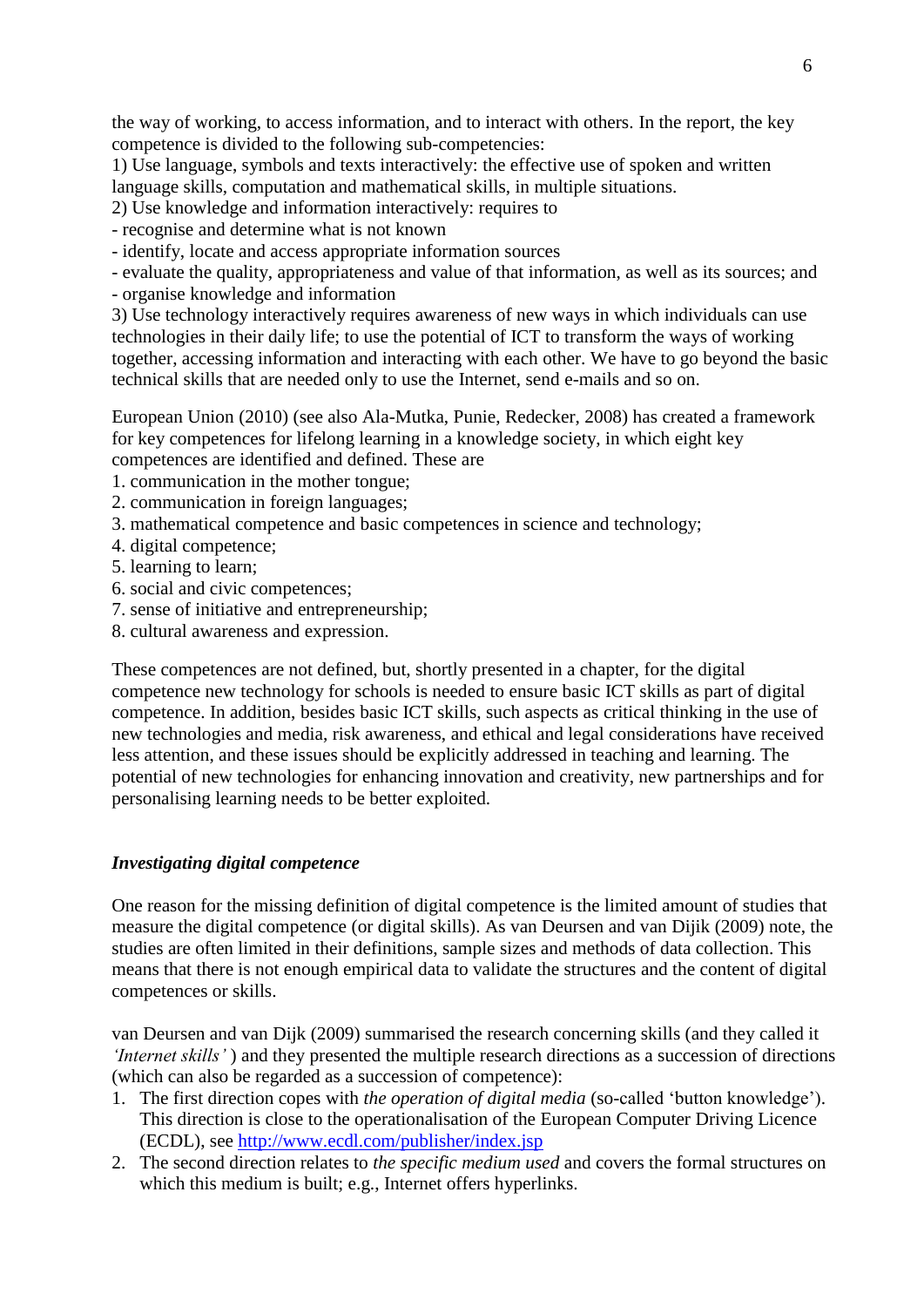- 3. The third direction covers *the content provided by digital media* and focuses on information search behaviour. In the studies of this direction information skills and information literacy are strongly related; van Deursen and van Dijk connected this to the widely used definition of the American Library Association (ALA) about an information literate person who is "able to recognize when information is needed and has the ability to locate, evaluate and use the needed information effectively" (referred to Correia and Teixeira, 2003).
- 4. The fourth direction considers *the personal goals and benefits for using digital media*. These are strategic skills, which appear to be most complex of all types of digital skills, and, as van Deursen and van Dijk say, have never been measured at all.

(The authors conducted an interesting study based on this taxonomy in the Netherlands, measuring with test all these four types of Internet skills.)

### *Practical work for defining necessary digital competencies*

There appears to be a common and wide interest in trying to define the necessary competencies for the future; various institutions, consortia and national policy makers have projects aiming to define the competences either in a general sense or for a chosen group, such as teachers or students. See, e.g., the following sources:

- UNESCO (2010) has a project about ICT Competency Standards for Teachers. The competencies consist of four components: Policy and vision, Technology literacy, Knowledge deepening, and Knowledge creation, and each of them, several topics.
- International Society for Technology in Education has defined the educational technology standards for students (ISTE, 2007). The main competencies are creativity and innovation; communication and collaboration; research and information fluency; critical thinking, problem solving, and decision making; digital citizenship, and technology operations and concepts.
- The Assessment and Teaching of  $21<sup>st</sup>$  Century Skills project (ATC21, 2009) was created by Cisco, Intel and Microsoft and launched 2009 (the project is still going on and the paper referred is a draft). In this project, the focus was in the new ways and methods for assessment and teaching. The skills in the paper (referred as  $21<sup>st</sup>$  century skills) were grouped to four main categories listed in Table 1.

Table 1. The main categories of 21<sup>st</sup> skills, based on The Assessment and Teaching of 21<sup>st</sup> Century Skills –project

| I Ways of Thinking                              |            |                         | II Ways of Working III Tools for Working IV Living in the World |
|-------------------------------------------------|------------|-------------------------|-----------------------------------------------------------------|
| 1. Creativity and innovation   4. Communication |            | 6. Information literacy | 8. Citizenship – local and global                               |
| 2. Critical thinking, problem 5. Collaboration  |            | 7. ICT literacy         | 9. Life and career                                              |
| solving, decision making                        | (teamwork) |                         |                                                                 |
| 3. Learning to learn,                           |            |                         | 10. Personal $&$ social responsibi-                             |
| Metacognition                                   |            |                         | lity – including cultural awareness                             |
|                                                 |            |                         | and competence                                                  |

'Tools for working' was the group which mainly focused on digital skills.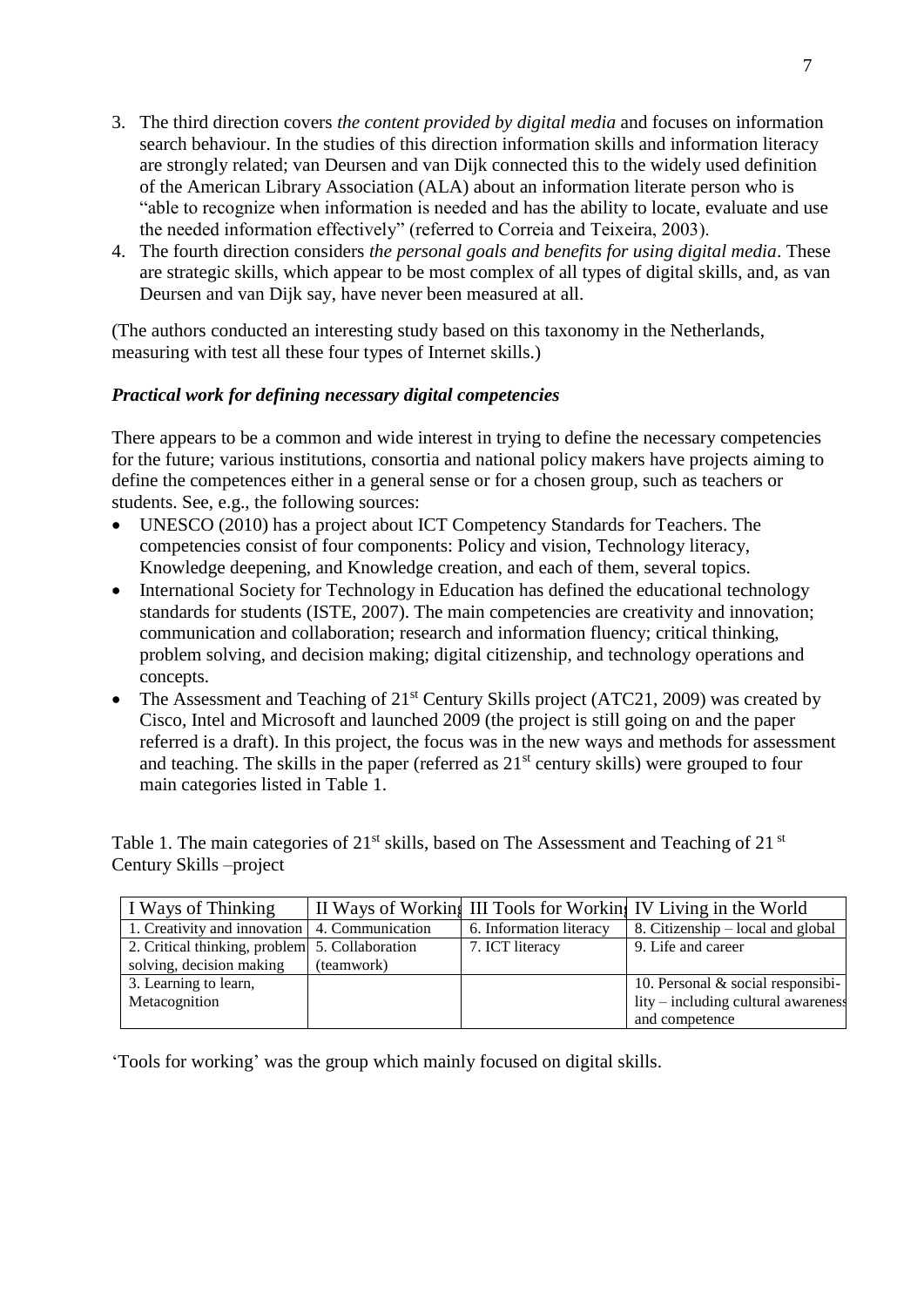#### *Summary*

As a summary, the concept *digital competence* is an emerging concept and related to the development of technology as well as the political aims and expectations for citizenship in a knowledge society. It consists of a variety of skills and competences, and its scope is on several areas: media and communication, technology and computing, literacy, and information science. Digital competence consists of 1) technical skills to use digital technologies, 2) abilities to use digital technologies in a meaningful way for working, studying and for everyday life in general in various activities, and 3) abilities to critically evaluate the digital technologies, and 4) motivation to participate in the digital culture. Digital competence is regarded as a core competence in policy papers; in research, however, it is not yet a standardized concept. Several policy- or practice-related projects are currently working for finding a common and acceptable definition.

# **3. Method for answering the question**

#### *Elaborating the question*

The question *What is digital competence?* was formulated based on several authentic questions, which focused on questions about the content of the technology-related skills. (The authentic questions included questions like "What is the core of technological competence: basics with which you can get by in ever changing supply?" and "Should digital competence be distinguished from other life competences?") After defining the main question, the following sub-questions were used to consider various aspects for the answer:

- What does it consist of?
- What is the relation to general competences?

Preliminary framing for the answer was discussed, and it was formulated as follows:

- Define digital competence
- Go through those digital competences that are considered most crucial
- Define the relationship between digital and general competence
	- o Are they related?
	- o Do they support each other?
- Address the matter of the change of the field

It was clear that for such a new phenomenon as digital competence, empiric-based peer-reviewed research papers are not yet available, and the concept has to be considered based on various policy-related papers, such as papers by OECD, EU and UNESCO. It was decided to use these papers, reports and decisions for defining the concept and to use empirical research papers for diversifying the answer.

#### *Search procedures*

The search was conducted in EBSCOhost which is an on-line retrieval system on educational, psychologican and behavioural science databases. The databases used for this project were Academic Search Complete and Education Research Complete. The search was narrowed down by restricting the results with the following limitations: Articles were to be peerreviewed, full-text was to be available via EBSCOhost, with the rights purchased by the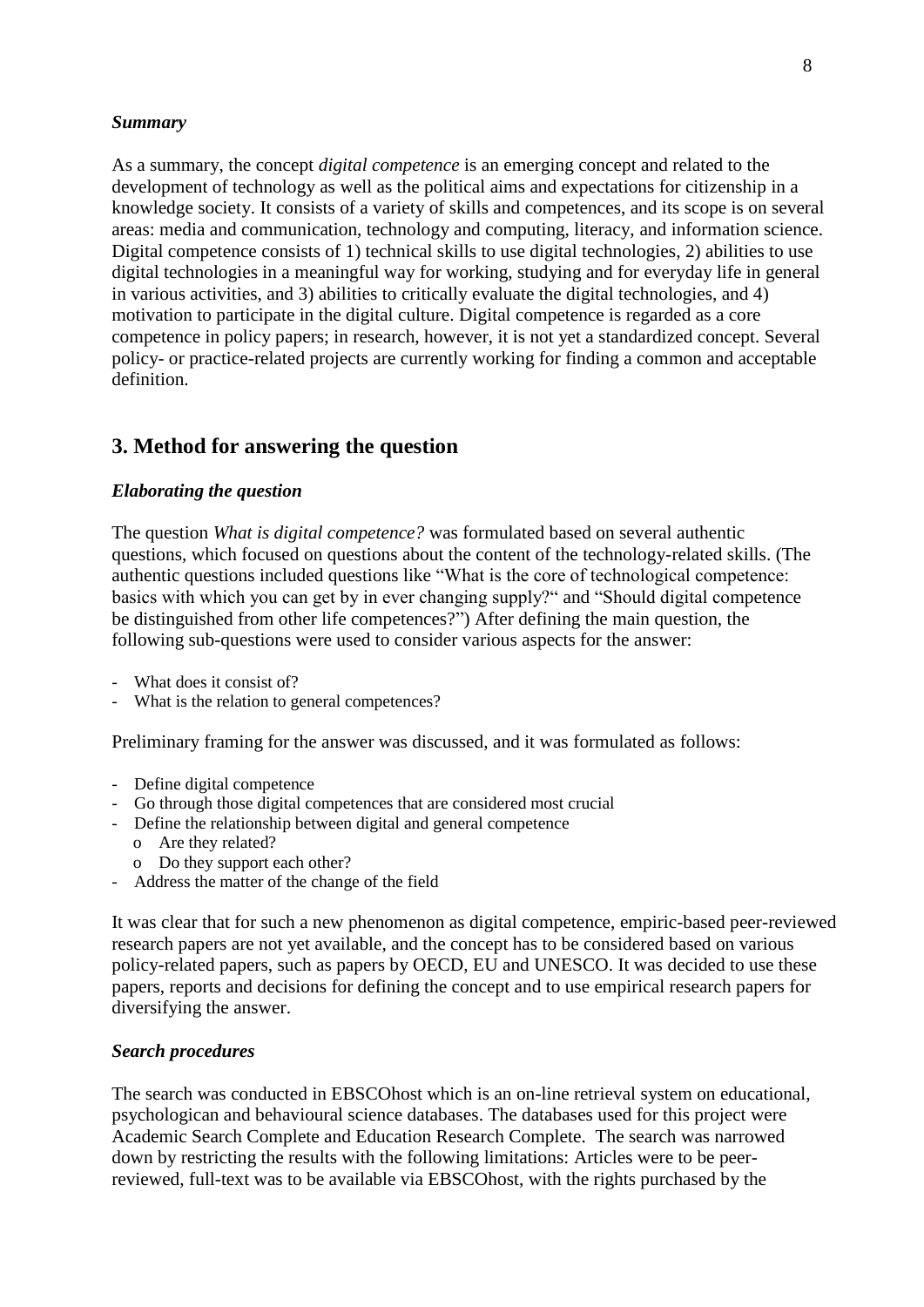University of Helsinki, the language of the publication was to be English and finally the article was to be published between January 2005 and June 2010. (Originally the time period was from January 2000 to June 2010, but this produced too many hits, the relevance of which was usually minimal.)

The following search words were used for the databases, where the term indicated between the parentheses describes to which parts of the database the search words were directed:

Search words used for general searches, which produced results for digital competence related answers in general:

- digital competence\* (all text)
- digital skill\* (all text)
- digital literac\* (all text) AND education (subject terms) AND school (subject terms)
- ICT skill\* (all text) AND education (subject terms) AND school (subject terms)
- ICT competenc\* (all text) AND education (subject terms) AND school (subject terms)
- ICT literac\* (all text) AND education (subject terms) AND school (subject terms)

Search words used for especially this answers:

- digital literac\* (all text) and definition (subject terms)
- ICT skill\* (all text) and definition (subject terms)
- ICT competenc\* (all text) and definition (subject terms)
- ICT literac\* (all text) and definition (subject terms)
- digital competenc\* (all text) AND defin\* (all text)

In addition to the searches conducted in the EBSCOhost databases, a manual search was conducted on the latest issues of journals available to the researchers listed in the Appendix. The authors used also other peer-reviewed journal articles, which they found relevant for the theme. The researchers were familiar with these articles from previous encounters with the field, and some of the articles were also found via the references of the articles found in the searches.

The policy-related papers related to this theme were searched from the Internet using knowledge acquired by reading related scientific articles. Finally the authors also asked some suggestions from experts on the theme to ensure the build of a strong knowledge base to write the answer on.

In all, 20 research papers and 8 policy papers or other non-empirical papers and reports were used for writing the answer.

# **4. References**

ATC21. Draft White Papers (2009). The Assessment and Teaching of 21st Century Skills project. Unpublished manuscript.

Adeyemon, E. (2009). Integrating digital literacies into outreach services for underserved youth populations. *Reference Librarian, 50*(1), 85-98.

Ala-Mutka, K., Punie, Y., & Redecker, C. (2008). Digital competence for Lifelong Learning. Luxemburg: Office for Official Publications of the European Communities. Retrieved August 20, 2010 from <http://ftp.jrc.es/EURdoc/JRC48708.TN.pdf>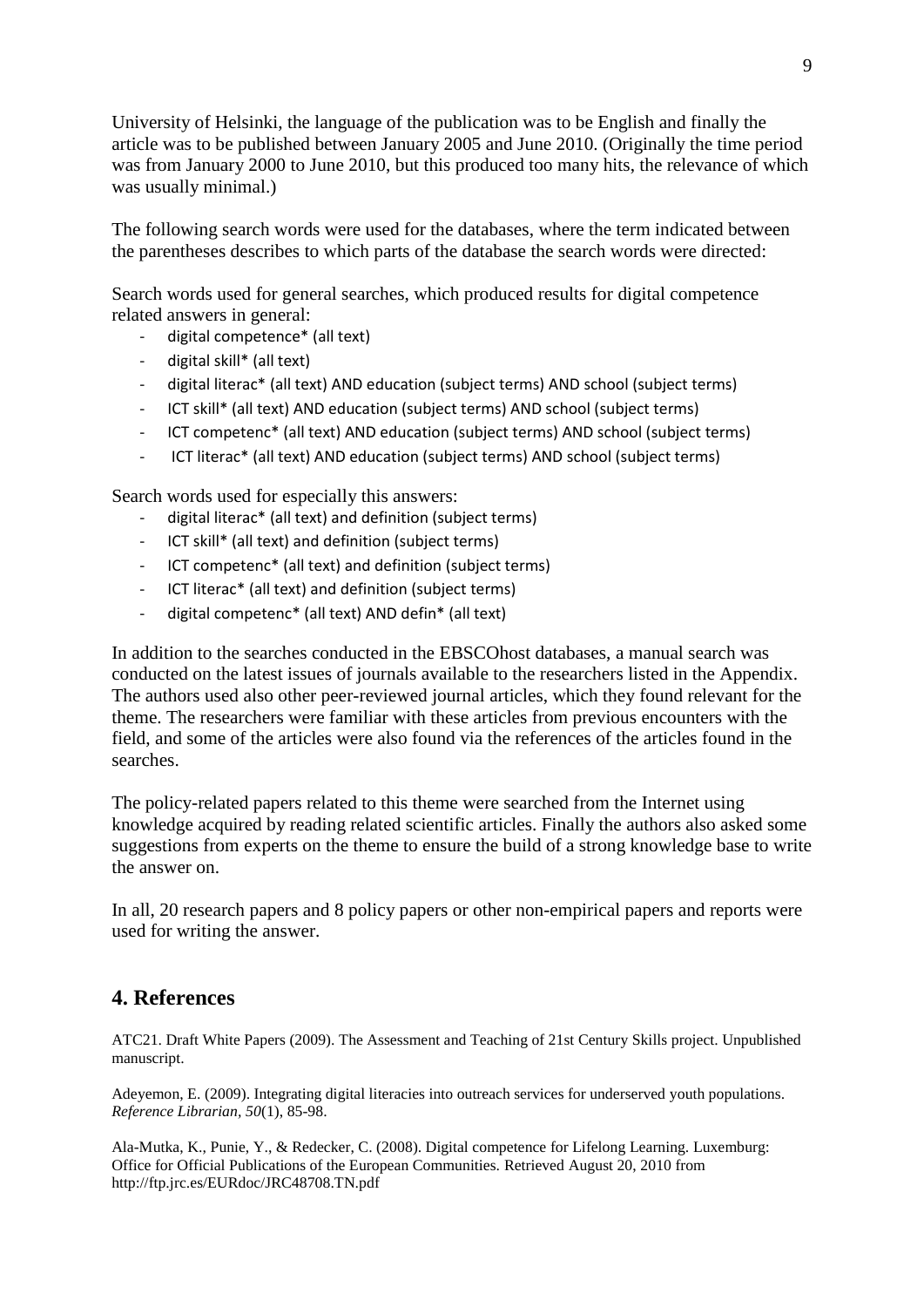Aviram, R. & Eshet-Alkalai, Y. (2006). Towards a theory of digital literacy: three scenarios for the next steps. *European Journal of Open Distance E-Learning.* Retrieved August 20, 2010 from http://www.eurodl.org/materials/contrib/2006/Aharon\_Aviram.htm

Carrington, V. (2005). The Uncanny, Digital Texts and Literacy. *Language and Education,* 19, 467–482.

van Deursen, A. J. A. M., & van Dijk, J. A. G. M. (2009). Using the internet: Skill related problems in users' online behavior. *Interacting with Computers, 21*(5), 393–402.

van Dijk, J. & Hacker, K. (2003). The Digital Divide as a Complex and Dynamic Phenomenon. *The Information Society*, *19,* 315–326.

Erstad, O. (2005). Digital kompetanse i skolen (Digital literacy in the school). Oslo: University Press.

Erstad, O. (2006). A new direction? Digital literacy, student participation and curriculum reform in Norway. *Education & Information Technologies, 11,* 415–429.

Erstad, O. (2010). Educating the Digital Generation. *Nordic Journal of Digital Literacy,* 1, 56–70.

Eshet-Alkalai, Y., & Chajut, E. (2009). Changes over time in digital literacy. *CyberPsychology & Behavior, 12*(6), 713-715.

Eshet-Alkali, Y., & Amichai-Hamburger, Y. (2004). Experiments in digital literacy. *CyberPsychology & Behavior, 7*(4), 421–429.

European Union (2010). 2010 joint progress report of the Council and the Commission on the implementation of the 'Education and Training 2010 work programme'. *Official Journal of the European Union,* (2010/C 117/01) Retrieved August, 22, 2010 from [http://eur](http://eur-lex.europa.eu/LexUriServ/LexUriServ.do?uri=OJ:C:2010:117:0001:0007:EN:PDF)[lex.europa.eu/LexUriServ/LexUriServ.do?uri=OJ:C:2010:117:0001:0007:EN:PDF](http://eur-lex.europa.eu/LexUriServ/LexUriServ.do?uri=OJ:C:2010:117:0001:0007:EN:PDF)

Hague, C. & Williamson, B. (2009). Digital participation, digital literacy and school subjects. A review of the politicies, literature and evidence. Retrieved September 10, 2010, from http://www.futurelab,.org.uk/resources/documents/lit\_reviews/DigitalParticipation.pdf

ISTE (= International Society for Technology in Education) (2007). *Profines for Technology (ICT) Literate Students.* Retrieved August 24, 2010, from [http://www.iste.org/Content/NavigationMenu/NETS/ForStudents/2007Standards/NETS-](http://www.iste.org/Content/NavigationMenu/NETS/ForStudents/2007Standards/NETS-S_2007_Student_Profiles.pdf)[S\\_2007\\_Student\\_Profiles.pdf](http://www.iste.org/Content/NavigationMenu/NETS/ForStudents/2007Standards/NETS-S_2007_Student_Profiles.pdf)

Jenkins, H., Clinton, K., Purushotma, P., Robinson, AJ., & Weigel, M, (2006). Confronting the Challenges of Participatory Culture: Media Education for the 21st Century, the John D and Catherine T MacArthur Foundation. Retrieved August 10, 2010, from http://www.digitallearning.macfound.org/atf/cf/%7B7E45C7E0- A3E0-4B89-AC9C-E807E1B0AE4E%7D/JENKINS\_WHITE\_PAPER.PDF

Jones-Kavalier, B., & Flannigan, S. L. (2008). Connecting the digital dots: Literacy of the 21st century. *Teacher Librarian, 35*(3), 13-16.

Krumsvik, R. (2008). Situated learning and teachers' digital competence. *Education & Information Technologies,* 13(4), 279-290.

Leu, D., Kinzer, C., Coiro, J., and Cammack, D. (2004). Toward a Theory of New Literacies Emerging From the Internet and Other Information and Communication Technologies. In R. Ruddell and N. Unrau (Eds), *Theoretical Models and Processes of Reading. Fifth Edition* (pp. 1570-1613).Newark, USA: International Reading Association.

Merchant, G. (2007). Writing the future in the digital age. *Literacy,* 41, 118–128.